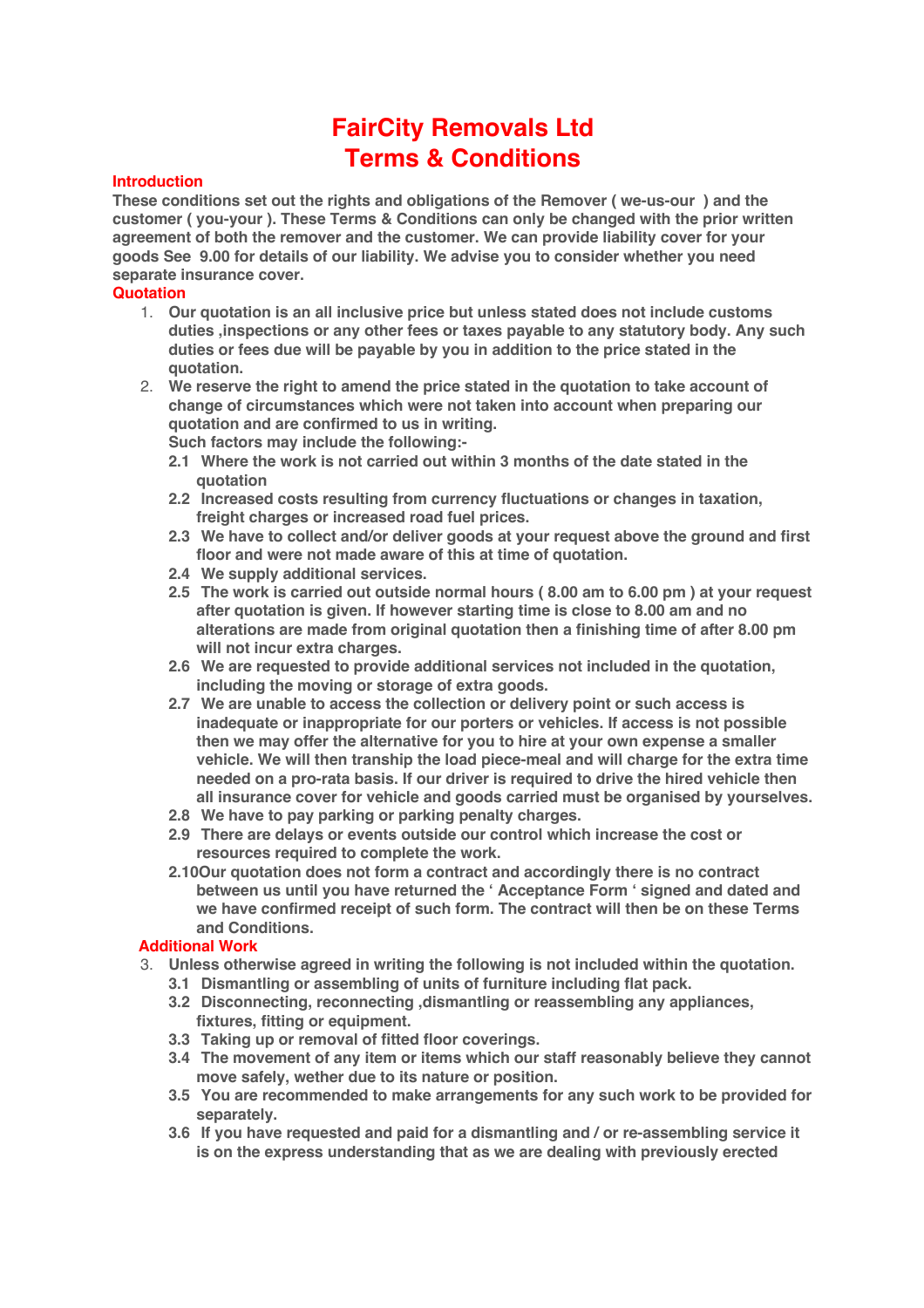**goods, whilst all care will be taken, we will not be liable for any damage howsoever caused.**

## **Your Responsibilities**

- 4. **You must**
	- **4.1 Declare in writing to us the value of the goods being removed and/or stored ( unless you elect for our liability to be limited to £50 per item as set out in clause 9.1 )**
	- **4.2 Obtain at your own expense all permissions, consents, licences, permits or customs documents required for the removal of the goods.**
	- **4.3 Be present either personally or through an authorised representative during the collection and delivery process.**
	- **4.4 Prepare and stabilise all appliances prior to their removal.**
	- **4.5 Take reasonable precautions to prevent the unauthorised removal of goods not belonging to you and to check to ensure that all your goods are duly removed.**
	- **4.6 Provide proper protection for goods left unattended or in unoccupied premises.**
	- **4.7 Empty, defrost and clean refrigerators and freezing equipment.**
	- **4.8 In addition you must provide us with contact details during the removal process including transit and/or storage of goods to the point of delivery.**
	- **4.9 We will not be liable for any loss/ damage, cost or additional expense that may occur as a result of your failure to fulfil these obligations unless by reason of our own negligence or breach of contract.**

#### **Ownership of Goods**

5. **You confirm to us that the goods being removed are your property or that you have the authority of the owner to enter into this contract in relation to the removal**

**and**

 **storage of the goods thereof.**

 **5.1 You undertake to indemnify us for any claims and keep us indemnified against any**

 **claims resulting from any breach by you of clause 5.**

## **Excluded Goods**

6. **Unless previously agreed by us in writing by a director, the following items are excluded**

 **from this contract and will not be removed.**

- **6.1 Prohibited and/or stolen goods, drugs, pornographic material, potentially dangerous**
	- **or explosive items. Aerosols, paints and firearms and/or ammunition.**
- **6.2 Jewellery, watches, trinkets, precious stones or metals, money deeds, securities, Stamps, coins or collections of any similar kind.**
- **6.3 Any goods likely to encourage vermin or other pests or to cause infestation or Contamination.**
- **6.4 Perishable items and/or those requiring a controlled environment or refrigerated or**

**Frozen food or drink.**

- **6.5 Animals, birds or fish.**
- **6.6 Goods requiring any licence or government consent for export or import or any Movement contemplated within the removal.**
- **6.7 If we do agree to remove any such goods we will not accept ant liability for loss or damage unless we are negligent or in breach of contract. If you submit any such goods without our knowledge we will make them available for your collection and if you do not collect such goods within a reasonable time we reserve the right to take further steps in the relation to the disposal of any such goods. You must indemnify us against any additional charges, expenses, damages, cost or claims incurred by us as a result.**

## **Postponement and Cancellation**

- 7. **If this agreement is postponed or cancelled we may charge you depending on the amount**
	- **of notice given. Our charges are as follows:-**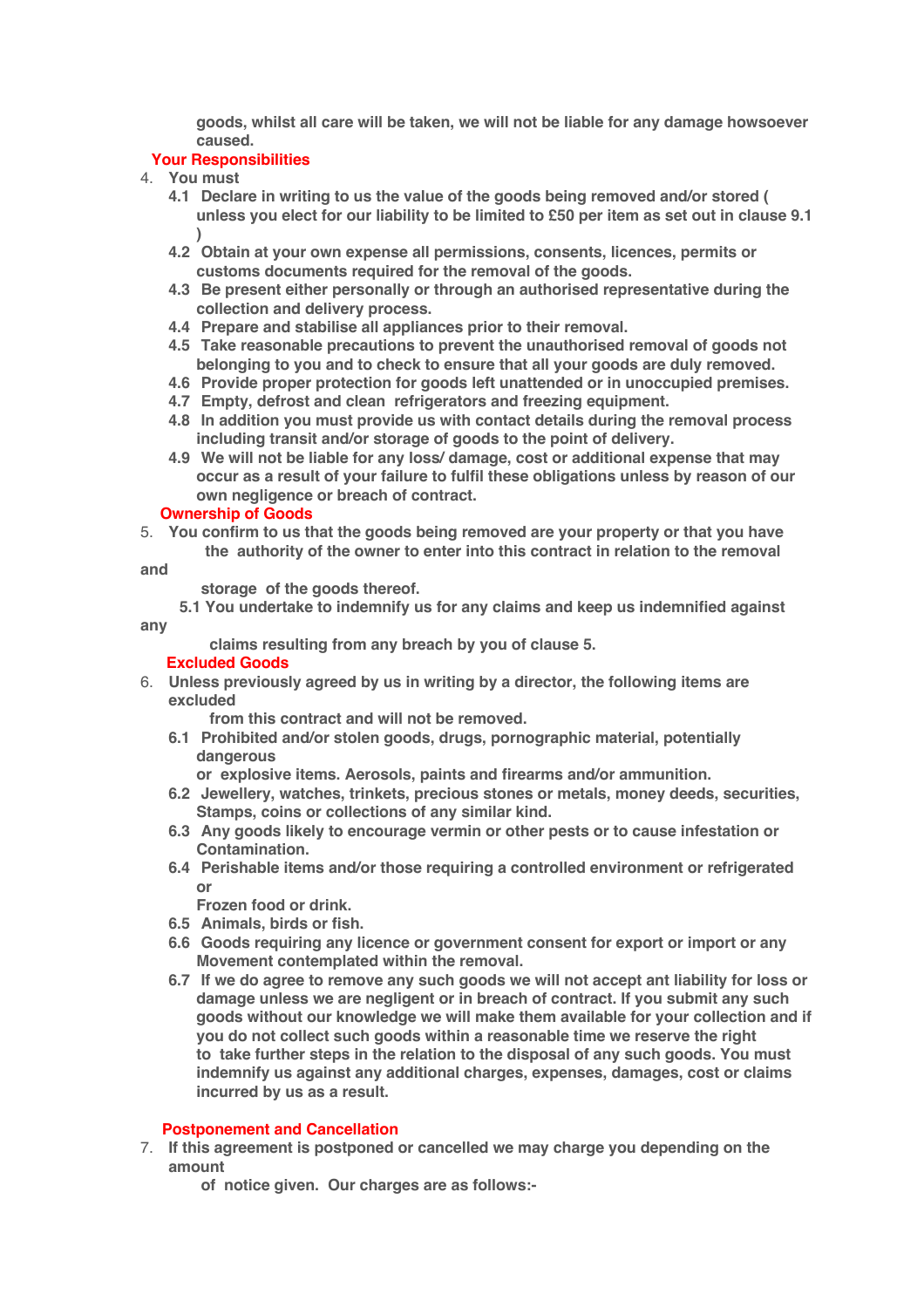- **7.1 More than 7 days prior to the move – no charge**
- **7.2 Between 3 and 7 working days inclusive before the removal was booked to start – not more than 50% of the removal charge.**
- **7.3 Less than 3 days before the removal was due to start – the full amount.**
- **7.4 For this purpose working days include Monday to Friday other than public holidays.**
- **7.5 If cancellation is with more than 7 days notice and a deposit has been paid, and/or boxes delivered , then we will make a nominal charge to cover the cost of delivery/collection/ cancellation.**

**Payment**

- 8. **You must pay our charges so that we have cleared funds in advance of the removal.**
	- **8.1 We will accept cash on the day of the removal only if agreed prior and stated on the**
		- **' Acceptance Form ' . This has to be paid on the day prior to loading.**
	- **8.2 You must not withhold any part of the agreed price.**
	- **8.3 We reserve the right to charge interest on overdue amounts.**

**8.4 Payment terms may only be varied with our written agreement in advance. Our Liability for Loss or Damage**

9. **Our liability for negligence or breach of contract or otherwise under common law in relation to your goods is limited to the value declared to us under Clause 4.1 or**

**£50**

- **whichever is the least. If no such value is declared, or if you so elect, for the maximum amount of £50 per item. These limits may affect the quotation**
- **9.1 We are not liable on a ' new for old ' basis for any lost or damaged goods.**
- **9.2 We shall not be liable to the extent that loss or damage is caused or contributed to**

**by**

 **moving goods under your express instructions against our advice and in a manner**

 **that is likely to cause damage.**

 **9.3 You must notify us as soon as reasonably possible of any damage to premises and to**

 **goods for removal.**

 **9.4 We may offer at an extra charge an increased cover as ' extended warranty ' . This must be agreed prior to the move and will cover as standard goods to the value**

#### **of**

 **£30,000. An excess of £50 will apply to any claims with this warranty. With this Cover a valuation must be given by yourself prior to the move on the '**

## **acceptance**

 **form ' . we recommend this option as giving you the most comprehensive cover.**

- **9.5 We shall not be liable for damage to flat pack units that we are Asked to move in their completed state.**
- **9.6 We shall not be liable for scuffs or other removal marks to soft furnishings and/or mattresses that are not protected or that we have not been requested to**

**supply**

 **and fit such coverings and protection to.**

## **Excluded Risks**

- 10. **We are not liable for the following**
	- **10.1 Loss or damage to cars or other motor vehicles unless carried in an enclosed vehicle or trailer specially constructed for the purpose.**
	- **10.2 Electrical derangement unless shown to be as a result of physical external damage to the item concerned or as a result of fire, flood, collision or overturning of road vehicles or other conveyances.**
	- **10.3 Breakage, scratching, denting, chipping, staining and tearing of items packed by you including trunks, suitcases and the like unless reasonably attributed to physical damage to such items caused by collision or overturning of road vehicles**

 **or other conveyances. This policy shall also exclude claims for missing items**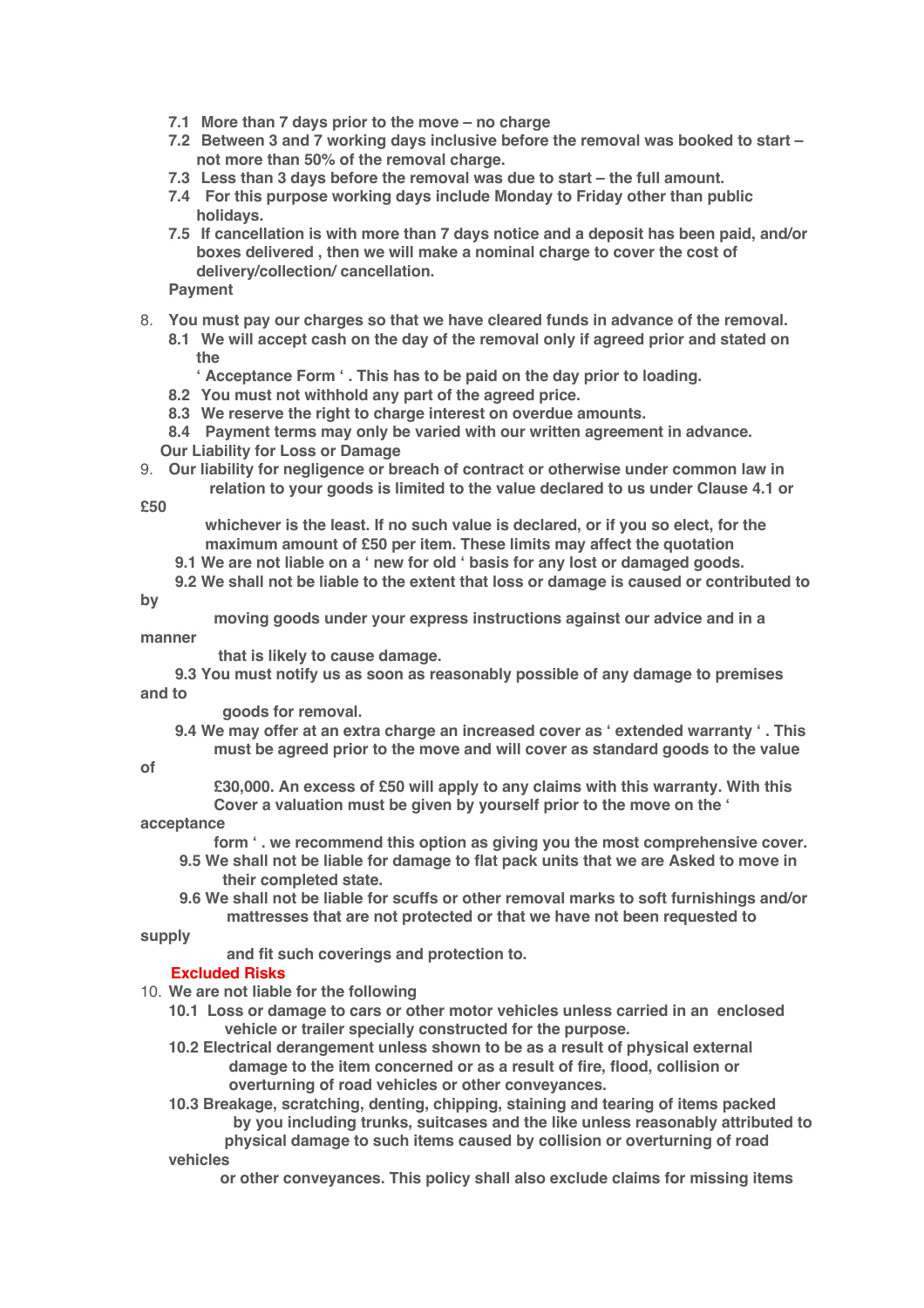**unless a valued list of contents is supplied by you prior to commencement of transit and such a list be approved by us.**

**We will not be held responsible for damage to customer packed boxes unless correctly taped with parcel tape top and bottom of each box and expressly excluding non-taped boxes that are cross folded.**

- **10.4 Loss or damage which occurs prior to collection or packing by us or after delivery or unpacking by us.**
- **10.5 Loss or damage to jewellery , watches, trinkets, precious stones, precious metals,**

 **coins, money, deeds, bonds securities and stamps or collections of similar kind**

 **except whilst secured in a locked safe or strong room.**

**10.6 Loss or damage caused by wear and tear, gradual deterioration, warping or shrinkage, moth or vermin unless it can be reasonably demonstrated that**

**such**

- **loss or damage arose as a result of our actions or failings.**
- **10.7 Any consequential loss.**
- **10.8 Loss or damage to refrigerated or frozen food and/or drink, plants, house plants, brittle objects, items with inherent defects howsoever caused and/or goods likely to encourage vermin and other pests to cause infection.**
- **10.9 Prohibited or stolen goods, drugs, potentially dangerous, damaging or explosive Items including gas bottles, aerosols, paints, firearms and/or ammunition.**
- **10.10 Animals and their cages or tanks including pets, birds or fish.**
- **10.11 Disappearance of goods in transit unless evidence can be provided to prove beyond reasonable doubt that the loss is solely attributable to dishonesty of our** employees.<br>10.12 **None of our employees**
- **10.12 None of our employees will incur liability to you.**
- **10.13 If the value of your goods in store or in transit are, at the time of loss or damage, collectively of greater value than the value declared, then you will bear the equivalent proportion of the claim in the same ratio as the actual value exceeds the declared value.**
- **10.14 Our liability is limited to the reasonable cost of repair and no claim will be considered in respect of any depreciation in value of any item as a result**
- **of**
- **such repair.**
- **10.15 Where any item consists of items in a pair or set, we will not pay more than the**

 **value of any particular part or parts which may be lost or damaged , without reference to any special value which such part or parts may have**

**as**

 **part of a pair or set, nor more proportionate part of the declared value of the pair or set.**

#### **Delays in Transit**

- 11. **Unless specifically agreed all arrival and departure times are estimates only.**
	- **11.1 If a specific timetable is agreed in writing between us and any delay within our reasonable control occurs we will pay for your reasonable expenses resulting from our failure to keep to the written timetable. If through no fault of our own we are unable to deliver your goods and take them into storage then any additional storage and delivery costs incurred will be at your expense.**

#### **Time Limit For Making a Claim**

12. **You must notify us of any loss or damage within 7 days of the collection of goods by** 

> **you or their delivery by us to their destination, unless we agree to an extension of this time limit. If you fail to make a notification to us of such loss or damage we will not be liable.**

#### **Withholding or Disposal of Goods**